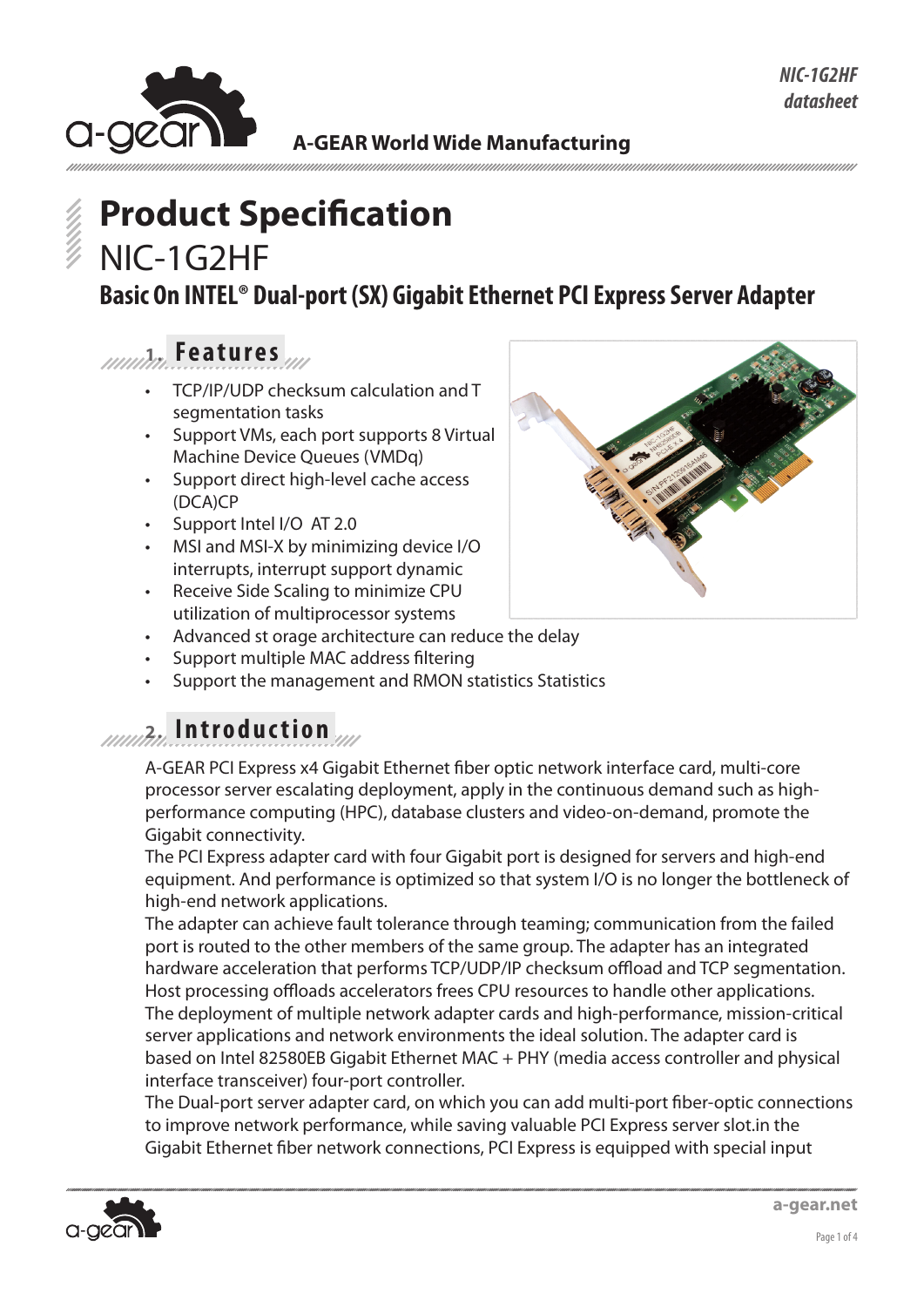

and output (I / O) bandwidth to ensure superior performance, and will not take the bus bandwidth. In addition, the adapter is designed in a multi-processor system showed excellent performance. When the receiver extension with Microsoft or Linux in a scalable I/O when used together, the two-port adapter card can effectively balance multiple central processing unit (CPU) between the network load.

The Gigabit Ethernet adapter, with excellent noise immunity, also supports long-distance fiber-optic connections. The adapter supports the Intel ® PRO Intelligent Install and for Microsoft Device Manager (Device Manager) designed the new Intel ® PROSet, simplifying installation and management processes. Extensive operating system support stable highcapacity architecture Intel PROSet simplifies adapter installation procedure process. With this program, you can simply click, configure and manage all Intel PRO Network Connections to meet your connectivity needs.

### **3. Key Features**

Independent Fiber Gigabit Ethernet channels support Gigabit Ethernet 1000Base-SX 850nm SFP Gigabit interfaces, pluggable SFP LC Duplex connector Supports optical port and copper port.

#### **4. Host Interface**

PCI Express x4, compatible with x8 and x16 slot Support PCI Express Base Specification 2.0 (5.0GHz).

#### **5. LAN features**

- The channel capacity of l arge packet buffers, can be I ow CPU utilization
- Hardware acceleration that can offload the host processor task. The controllers can offload TCP/UDP/IP checksum calculations and TCP segmentation
- Support for virtual LANs 802.1q VLAN tagging
- Support for virtual LANs 802.1q VLAN tagging
- • Large Frame (jumbo packets up to 16KB)
- Link aggregation and load balancing
- Multiple CPU cores adaptive load balancing (ALB)
- Adapter fault tolerance (AFT), Switch Fault Tolerance (SFT)
- Support IEEE 802.x flow control
- Support IEEE 802.1p priority of the second layer coding
- Prioritization 802.1p layer 2 priority encoding
- LED link/activity

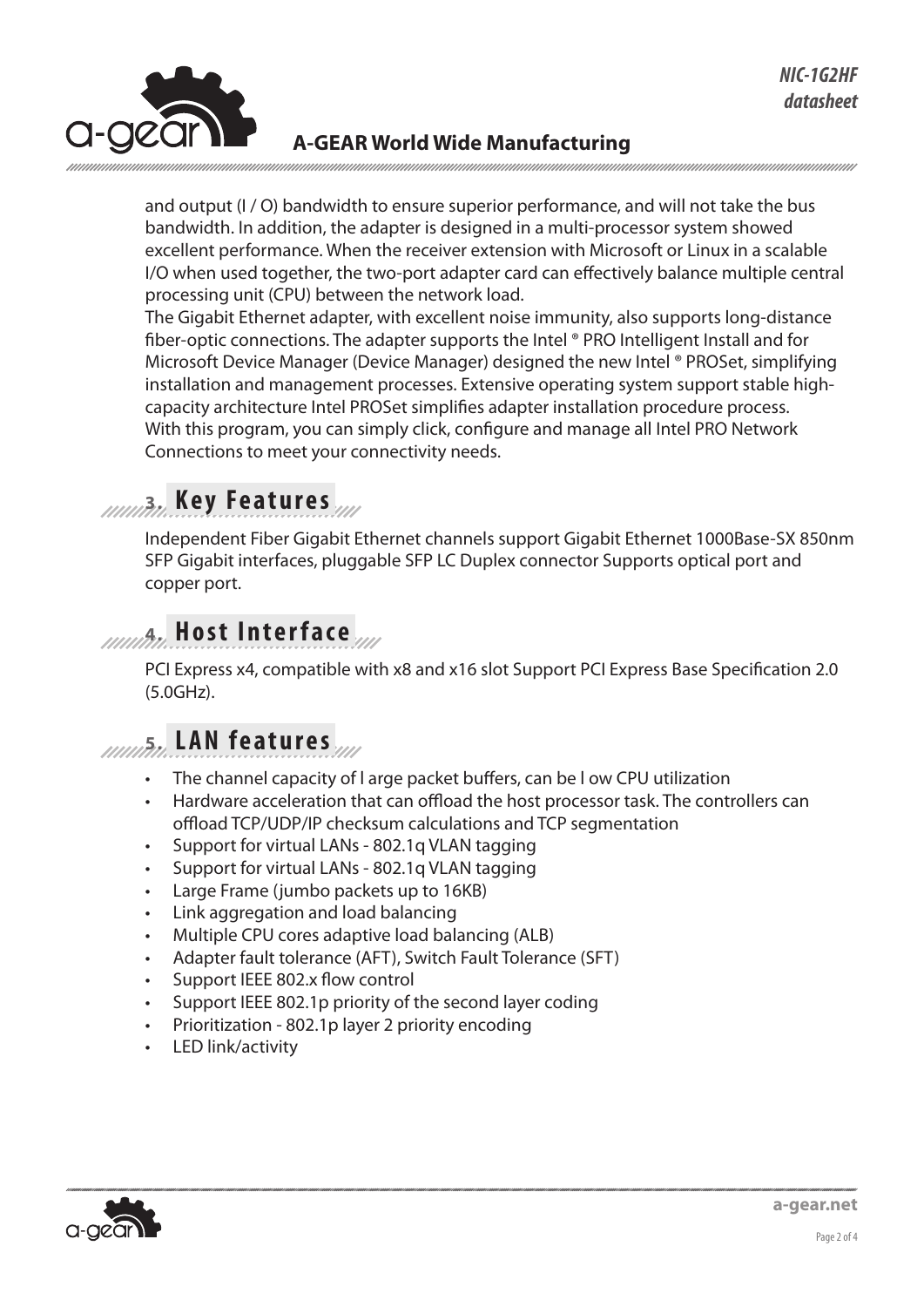

#### **6. Operating System Support**

- • Microsoft Windows NT
- Microsoft Windows 2000
- **Microsoft Windows XP**
- • Microsoft Windows Server 2003
- • Microsoft Windows Vista
- • Microsoft Windows 7
- Microsoft Windows Server 2008
- • Novell Netware 5.x, 6.x
- **Linux**
- FreeBSD 4.x or advance
- • OS 8or advance
- • SCO Open Server
- • UnixWare / OpenUnix 8
- Sun Solaris x86
- • OS Independent

# *AMARIA***</del>** Cable and the operation distance

- 275m at 62.5 um
- 550m at 50 um

## *AMAR* **Technical Specifications**

| IEEE standards/network topology           | Optical Gigabit Ethernet, 1000Base-SX (850nm) |
|-------------------------------------------|-----------------------------------------------|
| <b>Optical output power</b>               | Typical: -6.0 dBm<br>Minimum: -9.5 dBm        |
| <b>Optical Receiver Sensitivity</b>       | Typical: -21.0 dBm<br>Maximum: -17.0 dBm      |
| Interface standard                        | PCI Express 2.0 (5.0GHz)                      |
| <b>Board size</b>                         | 127 mm x 85 mm                                |
| <b>PCI Express</b><br>Interface card type | x4 lane with x8 and x16 slot compatible       |
| <b>PCI Express Voltage</b>                | $+3.3V \pm 9\%$ ,<br>$+12V \pm 8\%$           |
| <b>Controller</b>                         | Intel ® 82580EB controller                    |
| <b>Bracket</b>                            | <b>Metal Bracket</b>                          |
| <b>Power consumption</b>                  | 5.9W                                          |
| <b>Operating Humidity</b>                 | 0% – 90%, non-condensing                      |
| <b>Operating temperature</b>              | $0^{\circ}$ C – 55 $^{\circ}$ C               |
| Storage temperature                       | $-25^{\circ}$ C – 85 $^{\circ}$ C             |



*NIC-1G2HF datasheet*